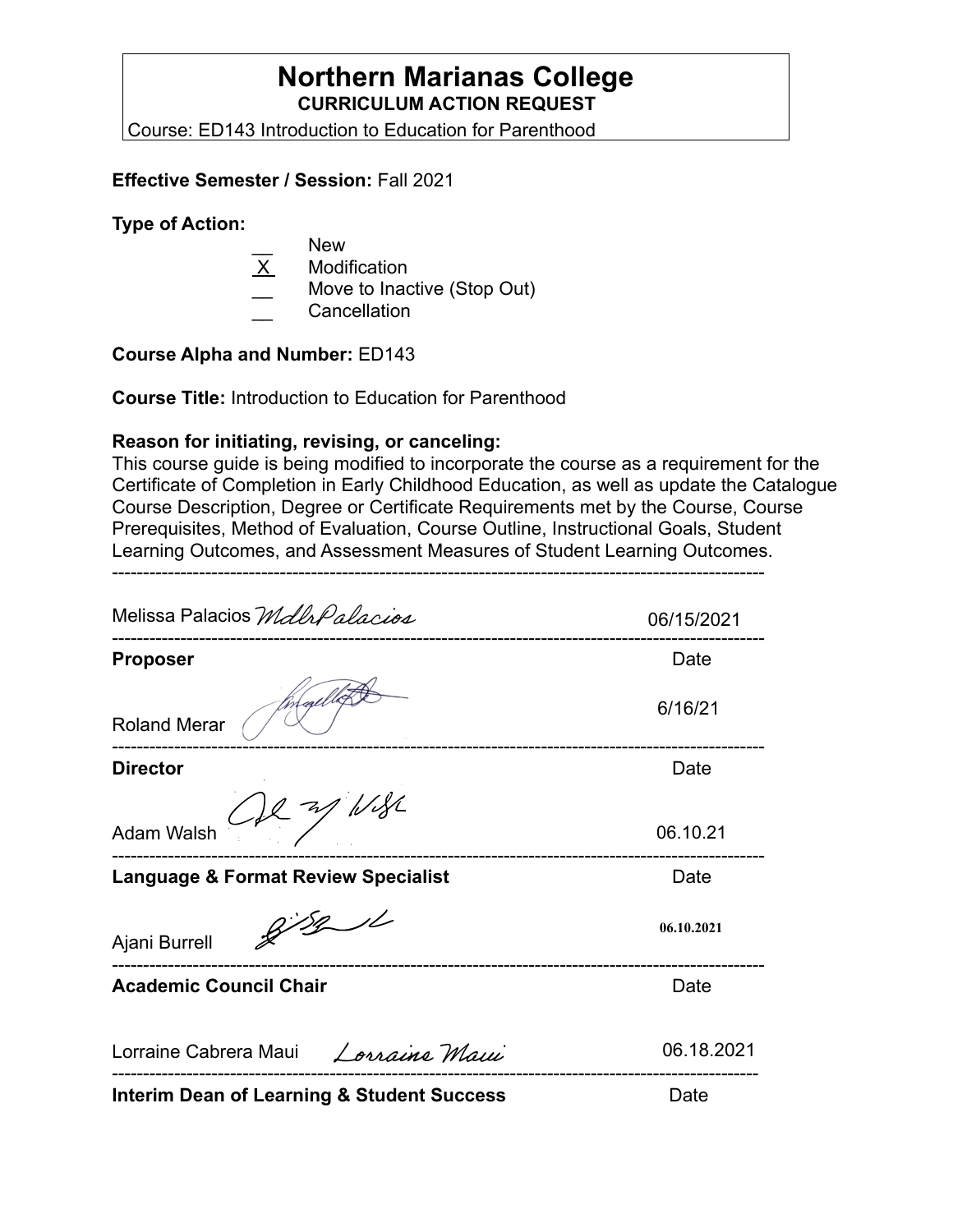## **Northern Marianas College Page: 2 Course Guide**

Course: ED143 Introduction to Education for Parenthood

#### **1. Department**

School of Education

#### **2. Purpose**

The purpose of this course is to provide students with an introduction and overview about parents, families, and their role in children's early education. This course introduces students to information about family systems, cultural values, and their impact on early care and education.

#### **3. Description**

#### **A. Required/Recommended Textbook(s) and Related Materials**

Required:

*Parenting Today's Children: A Development in Early Education | 6th Edition* Carol Gestwicki ISBN: 9781305501027 | c2017 eBook | Mindtap

Recommended: None

#### **B. Contact Hours**

- **1. Lecture:** 3 per week / 45 per semester
- **2. Lab:** None
- **3. Other:** None

#### **C. Credits**

- **1. Number:** 3
- **2. Type:** Regular Degree Credits

#### **D. Catalogue Course Description**

This course provides an introduction and overview of parents, families, the role they play in caring for and educating young children. It provides the students with a clear understanding of the different types of values and cultural views provided by parents and families as the major support systems in early childhood education. English Placement: EN095 Math Placement: None(offered Fall and Spring).

#### **E. Degree or Certificate Requirements Met by Course**

This is a required course for the Certificate of Completion in Early Childhood Education.

#### **F. Course Activities and Design**

This course is designed to incorporate lectures, readings, in-class assignments, demonstrations and teach-back, assigned projects, reflective essays, topic discussions, student participation, collaboration and engagement.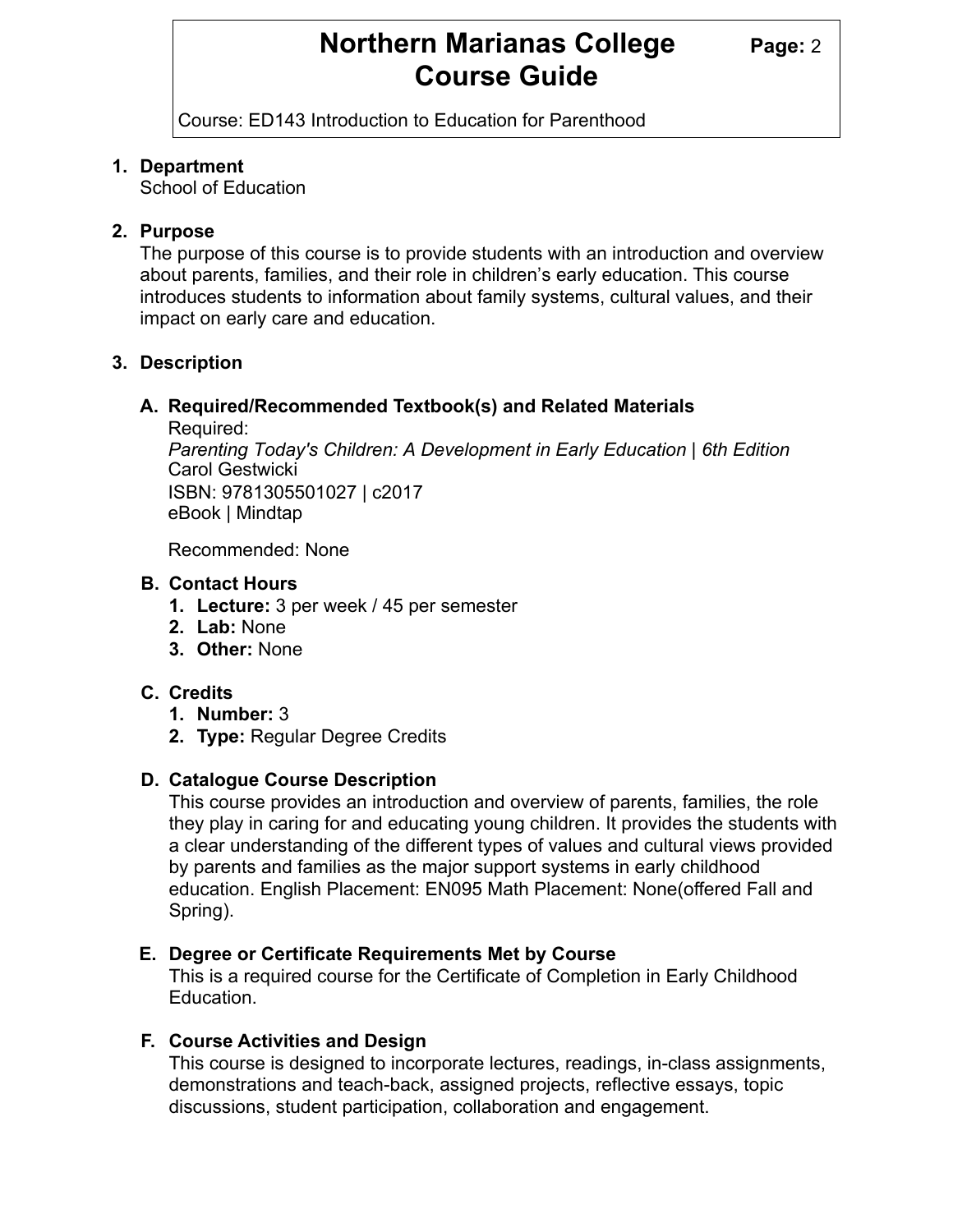## **Northern Marianas College Page: 3 Course Guide**

Course: ED143 Introduction to Education for Parenthood

### **4. Course Prerequisite(s); Concurrent Course Enrollment**  Prerequisites: None

Concurrent Course Enrollment: None

### **Required English/Mathematics Proficiency Level(s)**

 English Placement Level: EN095 Mathematics Placement Level: None

#### **5. Estimated Cost of Course; Instructional Resources Needed**

 Cost to the Student: Tuition for a 3-credit course, instructional materials fee, and textbook.

Cost to the College: Salary of instructor, supplies, materials and internet.

 Instructional resources needed for this course include: internet access, projector and whiteboard.

#### **6. Method of Evaluation**

 Students will be evaluated on the basis of attendance, in-class assignments, demonstrations and teach-back, assigned projects, reflective essays, topic discussions, participation, collaboration, engagement, midterm and final exam. NMC's grading and attendance policies will be followed.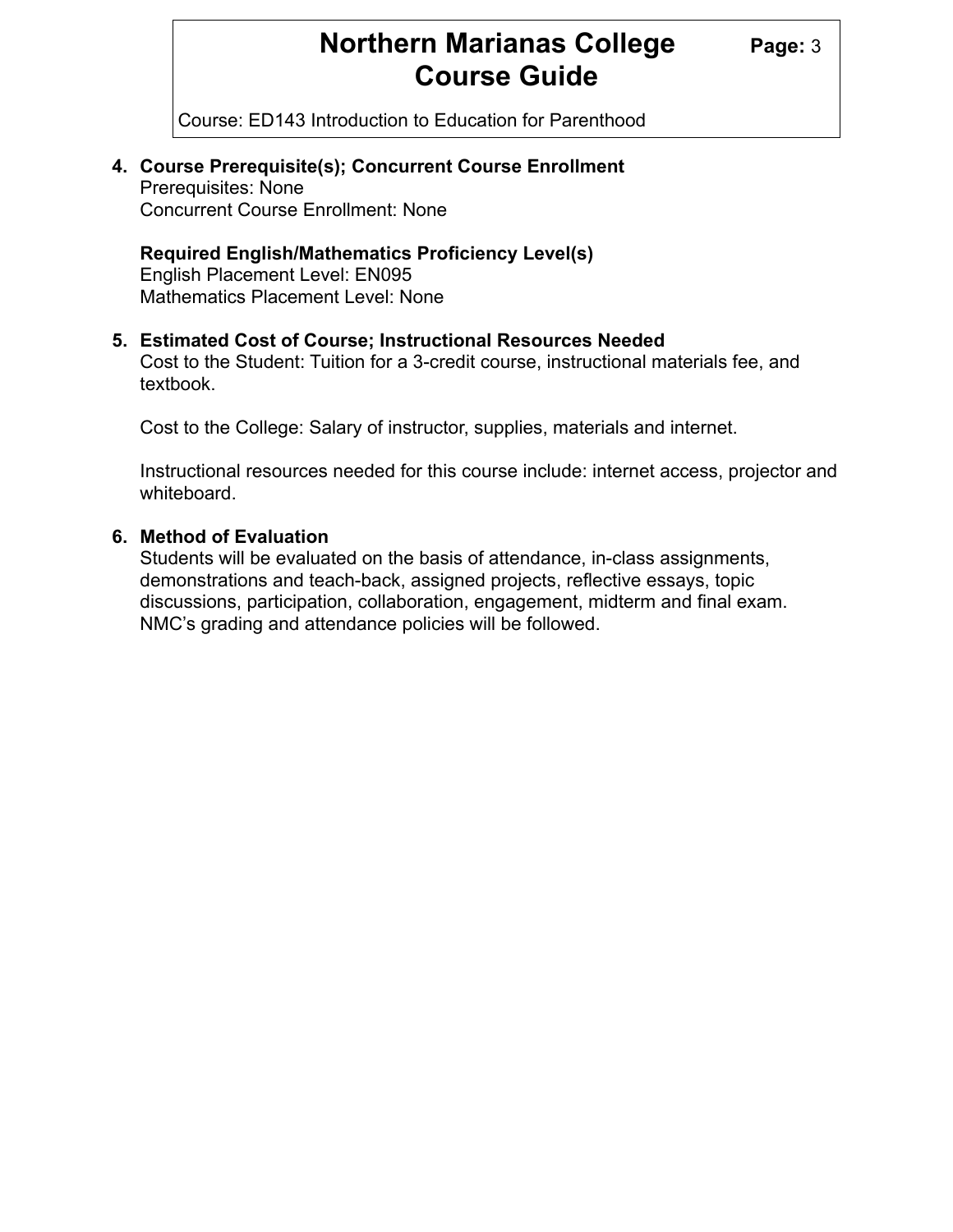## **Northern Marianas College Page: 4 Course Guide**

Course: ED143 Introduction to Education for Parenthood

### **7. Course Outline**

 This is a topical outline and does not necessarily indicate the sequence in which the material will be presented.

- 1.0 The Role of Parents as the Primary Caregivers for Their Children
- 2.0 Parents and Children's Early Learning
- 3.0 Cultural Perspective on Parent-Child Relations
- 4.0 Parenting Strategies
- 5.0 Transition to Parenthood
- 6.0 Parenting Young Children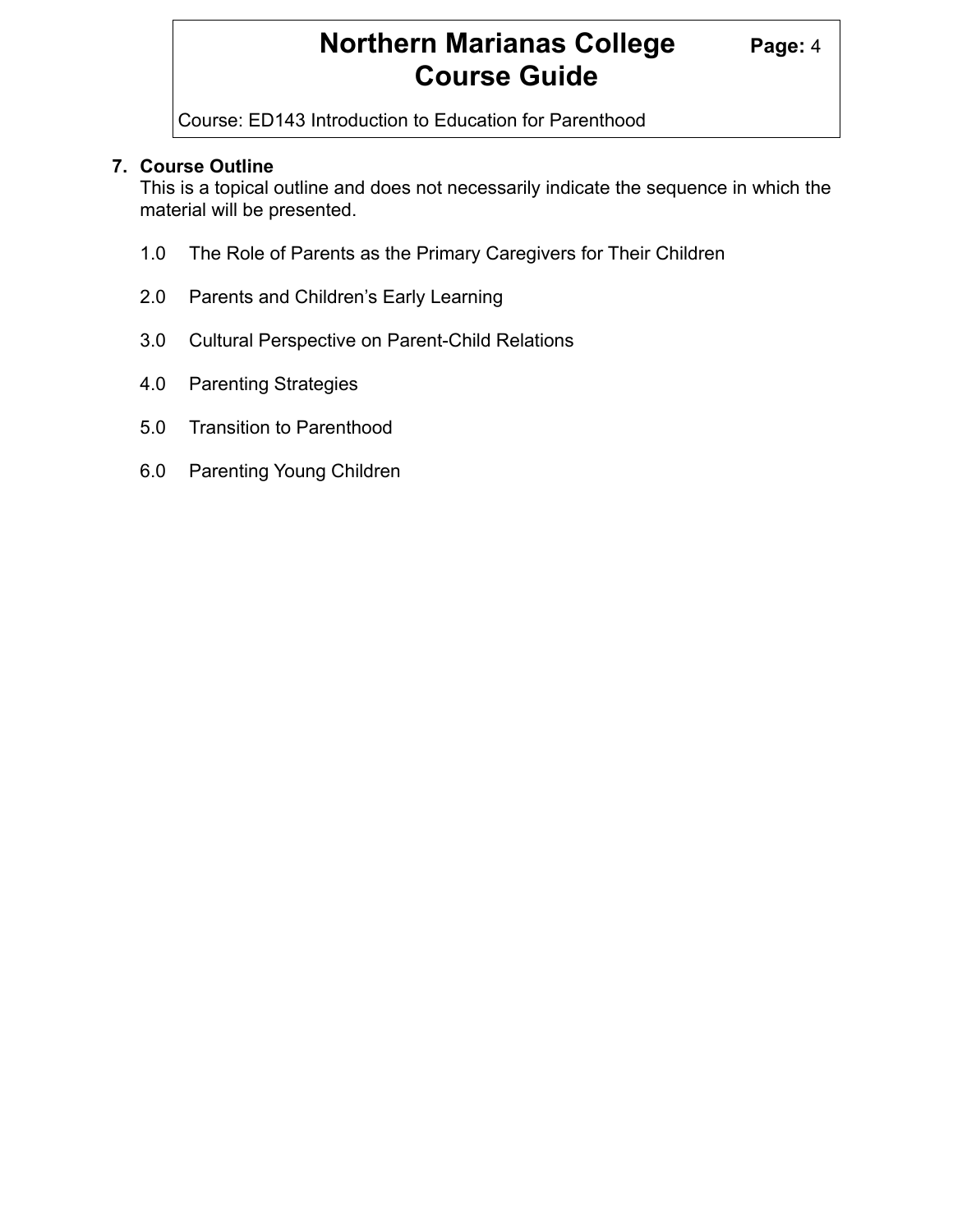# **Northern Marianas College Page: 5 Course Guide**

Course: ED143 Introduction to Education for Parenthood

## **8. Instructional Goals**

The course will introduce students to:

- 1.0 An Overview of Parenting Young Children;
- 2.0 The Role of Parents as Children Grow and Develop;
- 3.0 The Roel of Parents in Children's Early Learning;
- 4.0 Cultural Perspectives on parent-Child Relations;
- 5.0 Parenting Strategies; and
- 6.0 Transition to Parenthood.